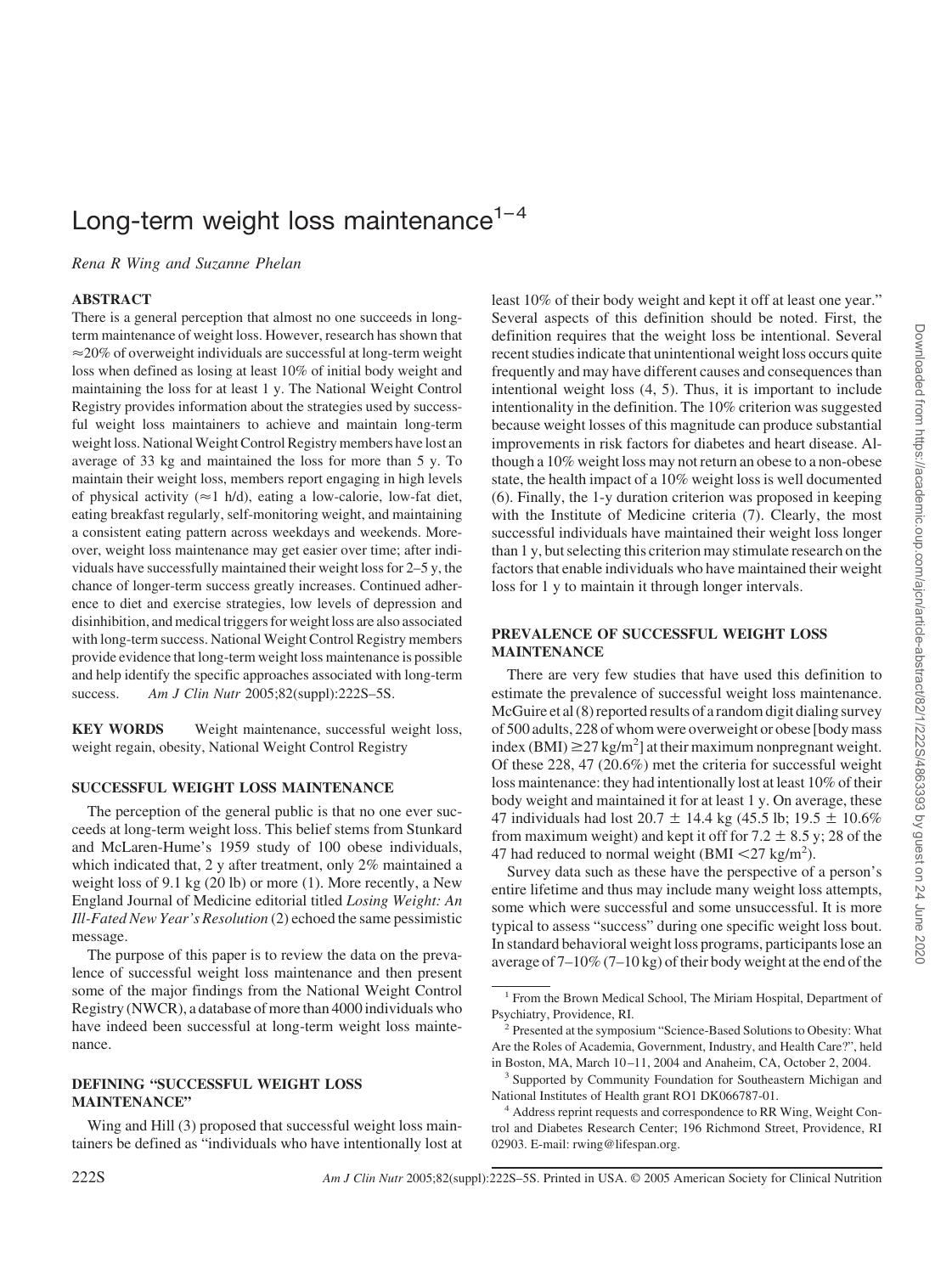initial 6-mo treatment program and then maintain a weight loss of  $\approx$  5–6 kg (5–6%) at 1-y follow-up. Only a few studies have followed participants for longer intervals; in these studies,  $\approx$  13– 20% maintain a weight loss of 5 kg or more at 5 y. In the Diabetes Prevention Program  $(9)$ ,  $\approx$  1000 overweight individuals with impaired glucose tolerance were randomly assigned to an intensive lifestyle intervention. The average weight loss of these participants was 7 kg (7%) at 6 mo; after 1 y, participants maintained a weight loss of  $\approx$  6 kg (6%), and, at 3 y, they maintained a weight loss of  $\approx$ 4 kg (4%). At the end of the study (follow-up ranging from 1.8 to 4.6 y; mean, 2.8 y), 37% maintained a weight loss of 7% or more.

Thus, although the data are limited and the definitions varied across studies, it appears that  $\approx 20\%$  of overweight individuals are successful weight losers.

# **THE NATIONAL WEIGHT CONTROL REGISTRY**

Although it is often stated that no one ever succeeds in weight loss, we all know some people who have achieved this feat. In an effort to learn more about those individuals who have been successful at long-term weight loss, Wing and Hill (10) established the National Weight Control Registry in 1994. This registry is a self-selected population of more than 4000 individuals who are age 18 or older and have lost at least 13.6 kg (30 lb) and kept it off at least 1 y. Registry members are recruited primarily through newspaper and magazine articles. When individuals enroll in the registry, they are asked to complete a battery of questionnaires detailing how they originally lost the weight and how they now maintain this weight loss. They are subsequently followed annually to determine changes in their weight and their weightrelated behaviors.

The demographic characteristics of registry members are as follows: 77% are women, 82% are college educated, 95% are Caucasian, and 64% are married. The average age at entry to the registry is 46.8 y. About one-half of registry members report having been overweight as a child, and almost 75% have one or two parents who are obese.

Participants self-report their current weight and their maximum weight. Previous studies suggest that such self-reported weights are fairly accurate (slightly underestimating actual weight) (11, 12). In the NWCR, participants are asked to identify a physician or weight loss counselor who can provide verification of the weight data. When, in a subgroup of participants, the information provided by participants was compared with that given by the professional, the self-report information was found to be very accurate.

Participants in the registry report having lost an average of 33 kg and have maintained the minimum weight loss (13.6 kg) for an average of 5.7 y. Thirteen percent have maintained this minimum weight loss for more than 10 y. The participants have reduced from a BMI of 36.7 kg/m<sup>2</sup> at their maximum to 25.1 kg/m<sup>2</sup> currently. Thus, by any criterion, these individuals are clearly extremely successful.

Previously, we reported information about the way in which registry participants lost their weight (10); interestingly, about one-half (55.4%) reported receiving some type of help with weight loss (commercial program, physician, nutritionist), whereas the others (44.6%) reported losing the weight entirely on their own. Eighty-nine percent reported using both diet and physical activity for weight loss; only 10% reported using diet only, and 1% reported using exercise only for their weight loss. The most common dietary strategies for weight loss were to restrict certain foods (87.6%), limit quantities (44%), and count calories (43%). Approximately 25% counted fat grams, 20% used liquid formula, and 22% used an exchange system diet. Thus, there is variability in how the weight loss was achieved (except that it is almost always by diet plus physical activity).

The earliest publication regarding the registry documented the behaviors that the members  $(n = 784)$  were using to maintain their weight loss (10). Three strategies were reported very consistently: consuming a low-calorie, low-fat diet, doing high levels of physical activity, and weighing themselves frequently. Recently, a fourth behavior was identified: consuming breakfast daily (13). Each of these behaviors is described below. Registry members reported eating 1381 kcal/d, with 24% of calories from fat. In interpreting their data, it is important to recognize that 55% of registry members report that they are still trying to lose weight and to consider that dietary intake is typically underestimated by 20 –30%. Thus, registry members are probably eating closer to 1800 kcal/d. However, even with this adjustment, it is apparent that registry members maintain their weight loss by continuing to eat a low-calorie, low-fat diet.

More recently, we have examined other aspects of their diet. Of particular interest is the fact that 78% of registry members report eating breakfast every day of the week (13). Only 4% report never eating breakfast. The typical breakfast is cereal and fruit. Registry members also report consuming 2.5 meals/wk in restaurants and 0.74 meals/wk in fast food establishments.

Another characteristic of NWCR members is high levels of physical activity. Women in the registry reported expending an average of 2545 kcal/wk in physical activity, and men report an average of 3293 kcal/wk (10). These levels of activity would represent  $\approx$  1 h/d of moderate-intensity activity, such as brisk walking. The most common activity is walking, reported by 76% of the participants. Approximately 20% report weight lifting, 20% report cycling, and 18% report aerobics.

Registry members also reported frequent monitoring of their weight (10). More than 44% report weighing themselves at least once a day, and 31% report weighing themselves at least once a week. This frequent monitoring of weight would allow these individuals to catch small weight gains and hopefully initiate corrective behavior changes.

The vigilance regarding body weight can be seen as one aspect of the more general construct of cognitive restraint (ie, the degree of conscious control exerted over eating behaviors). Registry members are asked to complete the Three Factor Eating Inventory (14), which includes a measure of cognitive restraint. Registry members scored high on this measure (mean of 7.1), with levels similar to those seen in patients who have recently completed a treatment program for obesity, although not as high as eating-disordered patients. These findings suggest that successful weight loss maintainers continue to act like recently successful weight losers for many years after their weight loss.

#### **FACTORS ASSOCIATED WITH WEIGHT REGAIN**

Registry participants are followed over time to identify variables related to continued success at weight loss and maintenance. Findings from the initial follow-up study (15) indicated that, after 1 y,  $35\%$  gained 2.3 kg  $(5 \text{ lbs})$  or more  $(7 \text{ kg on})$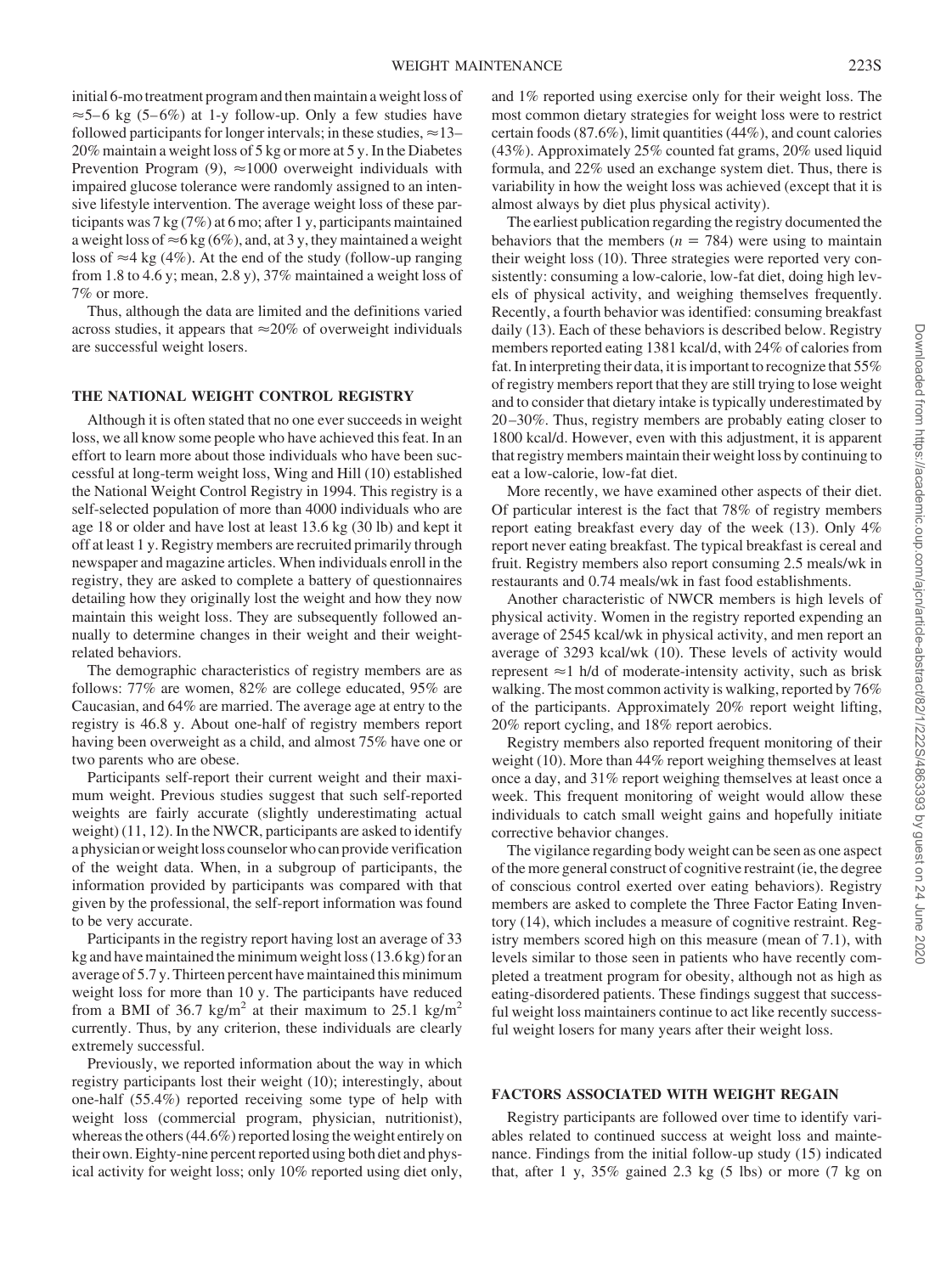| <b>TABLE 1</b>                                                          |  |
|-------------------------------------------------------------------------|--|
| Duration of weight loss maintenance and 1-y risk of weight regain among |  |
| successful weight $lossT$                                               |  |

| Duration of weight<br>loss maintenance | Odds ratio for gaining $>2.3$ kg (5 lb)<br>vs maintaining |
|----------------------------------------|-----------------------------------------------------------|
|                                        |                                                           |
| $<$ 2 y<br>2–4.9 y<br>≥5 y             | 1.00                                                      |
|                                        | 0.42                                                      |
|                                        | 0.29                                                      |

*1* Source: Reference 15.

average), 59% continued to maintain their body weight, and 6% continued to lose weight.

Participants who regained weight  $(>2.3 \text{ kg})$  were compared with those who continued to maintain their body weight to examine whether there were any baseline characteristics that could distinguish the two groups. The single best predictor of risk of regain was how long participants had successfully maintained their weight loss (**Table 1**). Individuals who had kept their weight off for 2 y or more had markedly increased odds of continuing to maintain their weight over the following year. This finding is encouraging because it suggests that, if individuals can succeed at maintaining their weight loss for 2 y, they can reduce their risk of subsequent regain by nearly 50%.

Another predictor of successful weight loss maintenance was a lower level of dietary disinhibition, which is a measure of periodic loss of control of eating. Participants who had fewer problems with disinhibition  $[ie, scores < 6$  on the Eating Inventory subscale (14)] were 60% more likely to maintain their weight over 1 y. Similar findings were found for depression, with lower levels of depression related to greater odds of success. These findings point to the importance of both emotional regulation skills and control over eating in long-term successful weight loss.

Several key behavior changes that occurred over the year of follow-up also distinguished maintainers from regainers. Not surprisingly, those who regained weight reported significant decreases in their physical activity, increases in their percentage of calories from fat, and decreases in their dietary restraint. Thus, a large part of weight regain may be attributable to an inability to maintain healthy eating and exercise behaviors over time. The findings also underscore the importance of maintaining behavior changes in the long-term maintenance of weight loss.

# **Triggering events**

Another variable that has been examined in the registry is the presence of a "triggering event" leading to participants' successful weight loss. Most registry participants reported a trigger for their weight loss (83%). Medical triggers were the most common (23%), followed by reaching an all time high in weight (21.3%), and seeing a picture or reflection of themselves in the mirror (12.7%).

Because medical triggers have been shown to promote longterm behavior change in other areas of behavioral medicine (16), we examined whether individuals who reported medical triggers were more successful than those who reported nonmedical triggers or no triggers. A medical trigger was defined broadly and included, for example, a doctor telling the participant to lose weight and/or a family member having a heart attack. Findings indicated that people who had medical reasons for weight loss also had better initial weight losses and maintenance (17). Specifically, those who said they had a medical trigger lost 36 kg, whereas those who had no trigger (17.1%) or a nonmedical trigger (59.9%) lost 32 kg. Medical triggers were also associated with less regain over 2 y of follow-up. Those with medical triggers gained 4 kg ( $\approx$ 2 kg/y), whereas those with other or no medical triggers gained at a significantly faster rate, averaging 6 kg in both groups.

These findings are intriguing because they suggest that the period following a medical trigger may be an opportune time to initiate weight loss to optimize both initial and long-term weight loss outcomes.

#### **Dieting consistency**

The topic of dieting consistency was also recently examined in the registry. Participants were asked whether they maintained the same diet regimen across the week and year, or if they tended to diet more strictly on weekdays and/or nonholidays (18). Few people said they dieted more strictly on the weekend compared with the rest of the week  $(2\%)$  or during holidays compared with the rest of the year (3%). Most participants reported that their eating was the same on weekends and weekdays (59%) and on holidays/vacations and the rest of the year (45%). The remaining groups reported that they were stricter during the week than on weekends (39%) and during nonholiday times compared with holidays (52%).

We evaluated whether maintaining a consistent diet was related to subsequent weight regain after 2 y. Interestingly, results indicated that participants who reported a consistent diet across the week were 1.5 times more likely to maintain their weight within 5 lb over the subsequent year than participants who dieted more strictly on weekdays. A similar relationship emerged between dieting consistency across the year and subsequent weight regain; individuals who allowed themselves more flexibility on holidays had greater risk of weight regain. Allowing for flexibility in the diet may increase exposure to high-risk situations, creating more opportunity for loss of control. In contrast, individuals who maintain a consistent diet regimen across the week and year appear more likely to maintain their weight loss over time.

#### **Recovery from relapse**

We also examined different patterns of weight change among registry participants followed over time. We were particularly interested in evaluating whether participants who gained weight between baseline and year 1 were able to recover over the subsequent year. We found that few people (11%) recovered from even minor lapses of 1–2 kg. Similarly, magnitude of weight regain at year 1 was the strongest predictor of outcome from year 0 to 2. Participants who gained the most weight at year 1 were the least likely to re-lose weight the following year, both when "recovery" was defined as a return to baseline weight or as re-losing at least 50% of the year 1 gain.

Although participants gained weight and recovery was uncommon, the regains were modest (average of 4 kg at 2 y), and the vast majority of participants (96%) remained  $>10\%$  below their maximum lifetime weight, which is considered "successful" by current obesity treatment standards.

These findings, nonetheless, suggest that reversing weight regain appears most likely among individuals who have gained